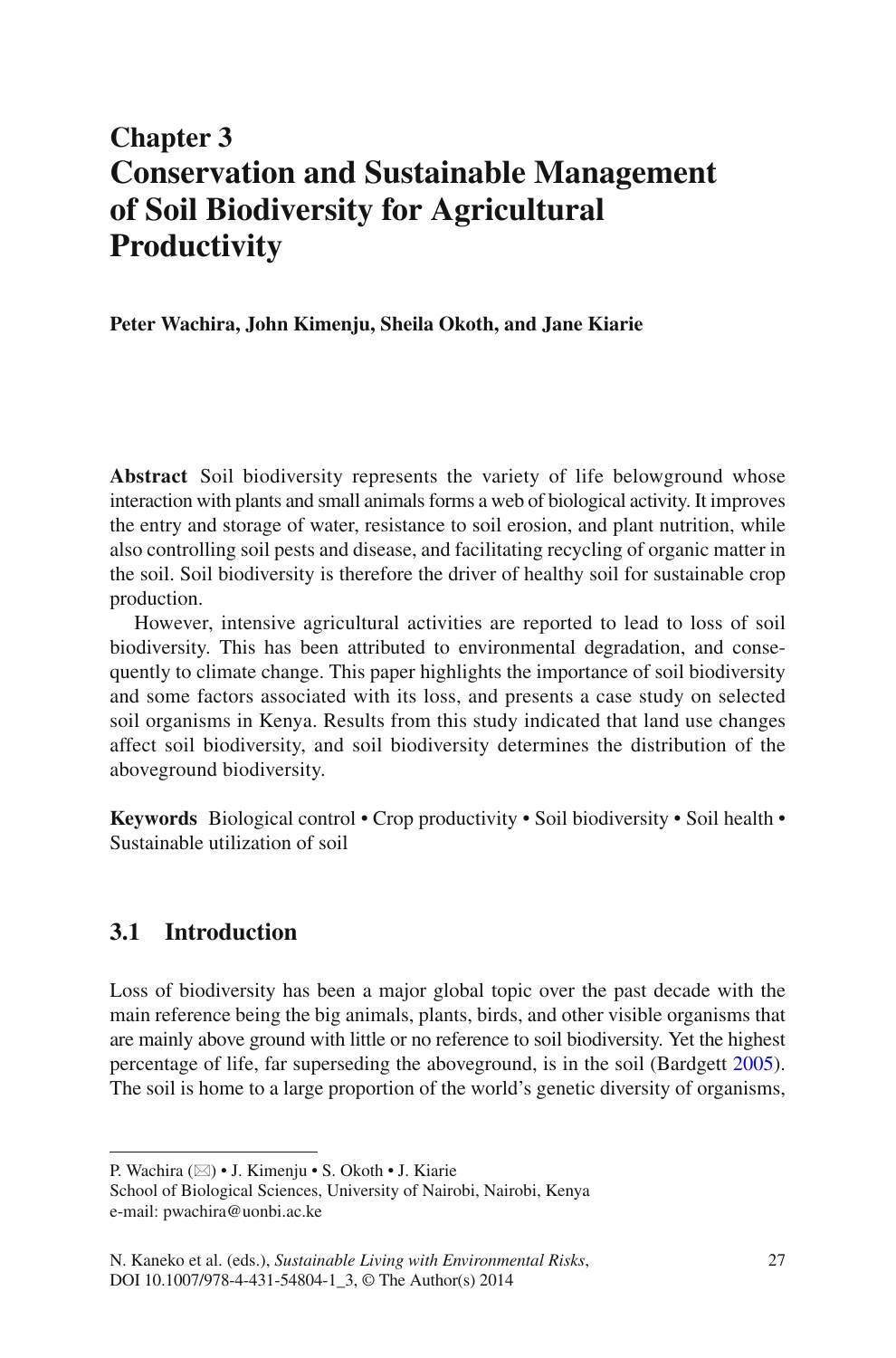amongst them microbes (fungi, bacteria, protozoa), mesofauna (nematodes, Acari, and Collembola), and macrofauna (arthropods, earthworms, and ants, among others), with the exception of megafauna (moles and rodents). It has been reported that in one gram of soil, there are over ten million microbes (Nannipieri et al. [1990 \)](#page-6-0). The food web is therefore incomplete without soil organisms. It is in fact fair to say that belowground biodiversity has not been given the prominence it deserves, despite the soil being the home of billions. Belowground biodiversity contributes greatly in the processes that form and stabilize the soil structure, decompose organic matter, control pests and disease, enable nutrient uptake by plants, and degrade harmful compounds in the soil. Macrofauna such as ants, termites, and earthworms are soil engineers, modifying soil structure to improve infiltration, retention, and availability of water and nutrients (Karanja et al. [2009 \)](#page-6-0). The process of conversion of organic matter to mineral elements is partly mediated by macrofauna. Soil microorganisms maintain soil functions such as decomposition, bioregulation of populations of plants and soil organisms, bioavailability of nutrients, detoxification, and biore-mediation (Okoth [2004](#page-6-0)).

 Current trends in climate change and the changing environment due to anthropogenic activities have tested the sustainability of the biosphere globally. Conversion of natural habitats for agriculture, mining, or construction is a major contributor to environmental degradation, an important precursor to climate change. These activities are carried out in an effort to provide food, shelter, and energy for the ever- increasing human population. Specifically, agricultural intensification has concentrated on gearing all effort toward maximum-yield production, including application of chemical fertilizers, pesticides, and extensive use of machinery, without any consideration for soil biodiversity. These practices have been identified as unsustainable and incompatible with nature, and their consequence is loss of soil biodiversity.

 Loss of belowground biodiversity has been linked to an increase in soil pathogens, especially in agricultural ecosystems, leading to increased cost of production. Lack of awareness, knowledge, and understanding of belowground biodiversity has been identified as the major constraint on its management. Land intensification has challenged the conservation of soil biodiversity since it focuses only on increased crop yield with little or no regard to soil diversity. This leads to soil degradation and consequently to loss of soil biodiversity function. It is therefore important to conserve and sustainably utilize belowground biodiversity for increased agricultural productivity.

#### **3.2 Soil Biodiversity and Its Importance to Agriculture**

Biodiversity is usually defined as the variety and variability of living organisms and the ecosystems in which they occur. The soil is inhabited by a wide range of microorganisms (Davet and Francis 2000). Soil contains one of the most diverse assemblages of living organisms, although they are not visible to the naked eye (Giller et al. [1997](#page-6-0) ). A typical healthy soil contains several species of vertebrate animals, several species of earthworms, 20–30 species of mites, 50–100 species of insects,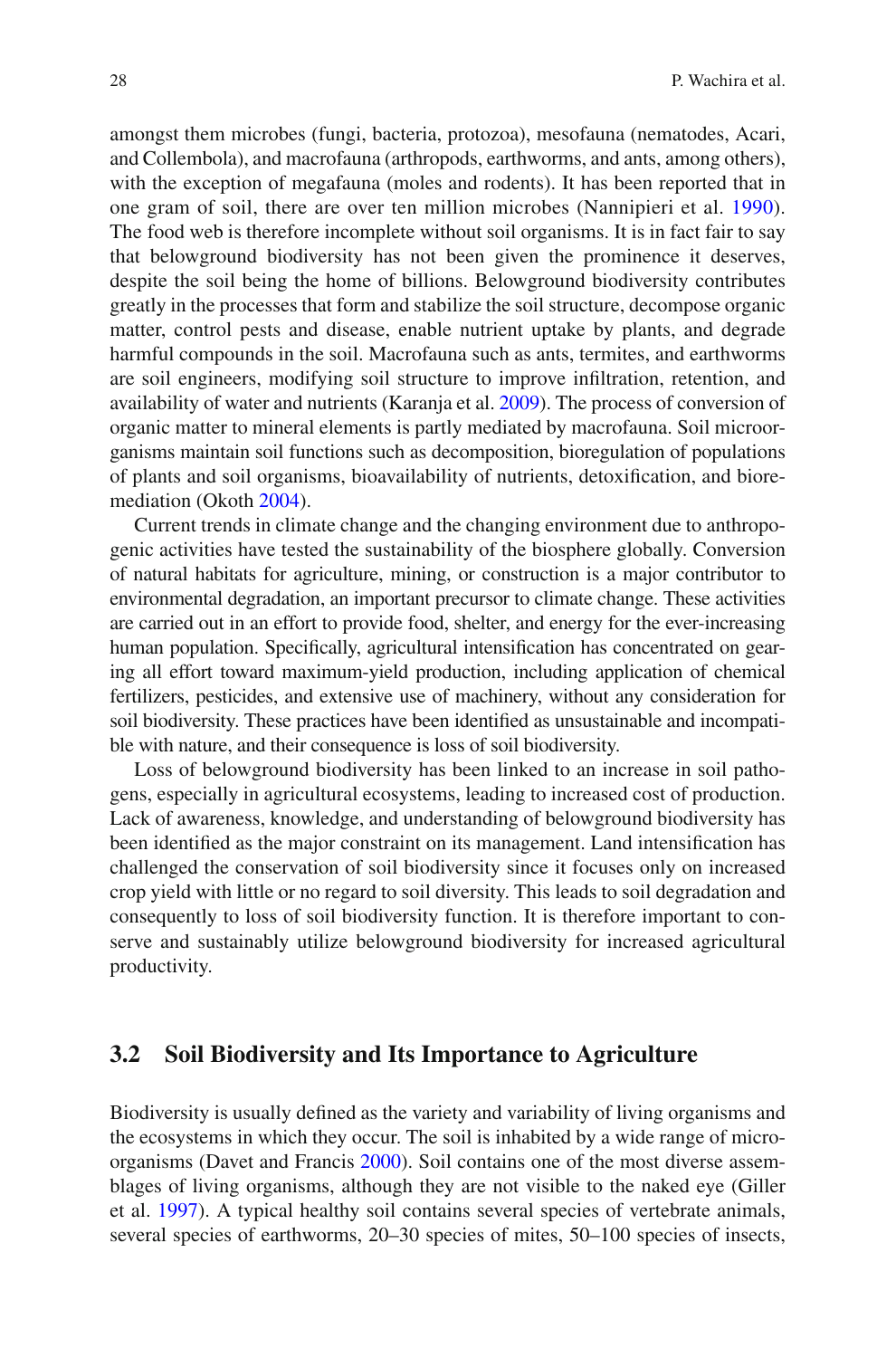tens of species of nematodes, hundreds of species of fungi, and perhaps thousands of species of bacteria and actinomycetes. Nannipieri et al. ( [1990 \)](#page-6-0) reported that in one gram of productive soil there can be over 100 million microorganisms. Hagvar [\( 1998](#page-6-0) ) noted that it is only in soil that organisms are densely packed in nature. Hawksworth and Mound (1991) reported some of the available estimates on the number of presently described species among selected soil biota that have been better studied. The number of soil-dwelling fungal species described ranges from 18 to 35,000, while the projected number may be greater than 100,000 (Hawksworth and Mound [1991](#page-6-0)). Nematodes and mites presently described comprise only 3  $%$ and 5 %, respectively, of the total species (Hawksworth and Mound [1991](#page-6-0)). The estimates for bacteria and Achaea species are particularly problematic because of the differences in classification, and the present inability to culture many of these organisms (Hawksworth and Kalin-Arroyo [1995](#page-6-0) ). However, it is a fact that these estimates are still preliminary and much lower than the estimated total number of species within each group. Soil biodiversity therefore reflects the mixture of living organisms in the soil. All these living things interact with one another and also with plants, forming a web of biological activity.

 Soil microorganisms are very important in agriculture. Every chemical transformation taking place in the soil involves active contributions from each of them. In particular, they play an active role in soil fertility as a result of their involvement in the cycle of nutrients like carbon and nitrogen, which are required for plant growth (Muya et al. 2009). They are responsible for the decomposition of the organic matter entering the soil and therefore for the recycling of nutrients in soil (Okoth 2004). Other beneficial effects from soil microorganisms include: (1) organic matter decomposition and soil aggregation, (2) breakdown of toxic compounds including both metabolic by-products of organisms and agrochemicals, (3) inorganic transformations that make available nitrate, sulphate, and phosphate, as well as essential elements such as iron and manganese, and (4) nitrogen fixation into forms usable by higher plants (Anderson [1994](#page-6-0)). They have also been associated with management of soil pests and diseases. In summary, soil microorganisms improve the entry and storage of water, resistance to erosion, plant nutrition, and breakdown of organic matter. Other microorganisms will provide checks and balances to the food web through population control, mobility, and survival from season to season. In this regard, soil health has been defined as the capacity of a soil to function within ecosystem boundaries to sustain biological productivity, maintain environmental quality, and promote plant and animal health (Doran et al. 1996). Despite the important role played by soil biodiversity in ecosystems, anthropogenic processes are still providing challenges to the utilization and management of soil biodiversity.

#### **3.3 Loss of Soil Biodiversity**

The processes of land conversion and agricultural intensification are a significant cause of soil biodiversity loss. The factors controlling land conversion and agricultural intensification, and hence loss of soil biodiversity, are: population increase, national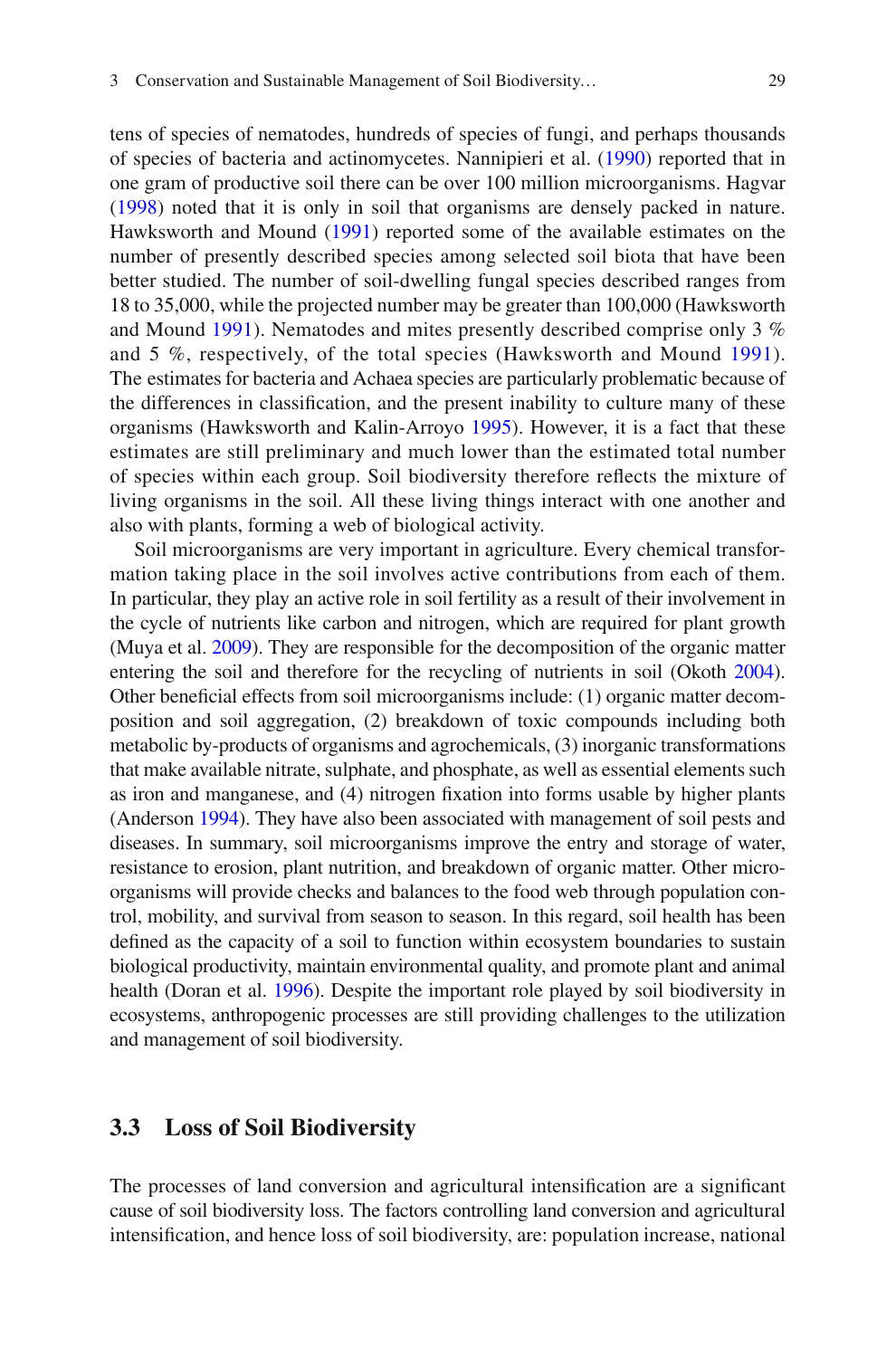food insufficiency, internal food production imbalances, progressive urbanization, and a growing shortage of land suitable for conversion to agriculture. This has a negative consequence both on the environment and the sustainability of agricultural production. As land conversion and agricultural intensification occur, the planned biodiversity above ground is reduced (via monocultures) with the intention of increasing the economic efficiency of the system. This impacts the associated biodiversity of the ecosystem including microorganisms and invertebrate animals both above and below ground, thus lowering the biological capacity of the ecosystem for self-regulation, leading to further need for substitution of biological functions with agrochemicals and petrol energy inputs. The sustainability of these systems thus comes to depend on external and market-related factors rather than internal biological resources. Other practices that lead to loss of biodiversity are continuous cultivation of land without a period of rest, monoculture, removal of crop residues by burning or transfer for use as fodder, soil erosion, soil compaction due to degradation of the soil structure, and repeated application of pesticides.

Changes in the belowground biodiversity are often thought to reflect those above ground (Wall and Nielsen [2012 \)](#page-7-0). There is evidence that the soil community may be more functionally resilient than the aboveground biota. It is often hypothesized that reduction in the diversity of the soil community, including cases of species extinction, may cause a catastrophic loss in function, reducing the ability of an ecosystem to retain its self-perpetuating characteristic.

# **3.4 Management and Conservation of Soil Biodiversity: A Case Study in Kenya**

 Management strategies encompassing minimum tillage, crop rotation, and incorporation of crop residues and manure, alter the soil quality and the capacity of soil to perform its functions. Farming practices that minimize soil disturbance (plowing) and return plant residues to the soil allow gradual restoration of soil organic matter. Reduced tillage also tends to increase build-up of beneficial organisms. On the other hand, soil compaction, poor vegetation cover and/or lack of plant litter covering the soil surface tend to reduce the number of beneficial soil organisms.

 Based on previous research and experiences with regard to management of belowground biodiversity in Kenya, a survey of selected belowground organisms was monitored over a land use gradient. The study was based on the hypothesis that beneficial soil microorganisms decline with land use intensification (Vandermeer et al. [1998](#page-7-0)). The land use types ranged from natural forest to horticulture farms through maize bean systems and fallow. The natural forest represented the undisturbed systems while the horticulture farms represented the intensively cultivated land use types. The magnitude of land use intensification was determined by tillage, application of fertilizers, pesticides, and herbicides, as well as regular turning of soil. The forests were therefore the least disturbed land uses and were regarded as the benchmark while the horticulture was regarded as the most intensively cultivated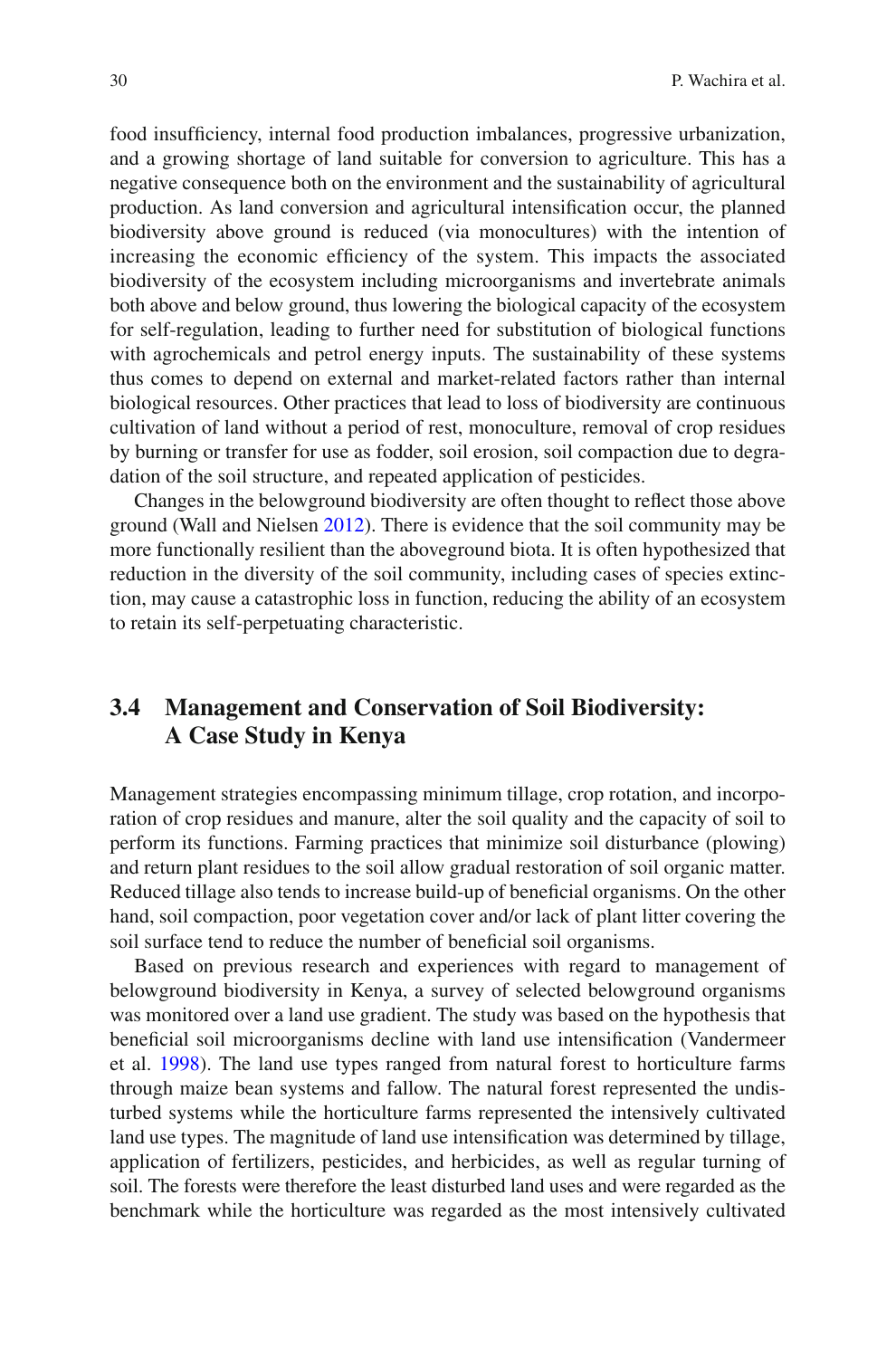

 **Fig 3.1** Frequency of occurrence of nematode-destroying fungi under different land use types in Taita Taveta, Kenya (Wachira et al. 2009)

| <b>Table 3.1</b> Comparison of<br>plant parasitic nematodes<br>(PPN), free-living nematodes<br>(FLN), and ratio of<br>free-living to plant parasitic | Land use                         | <b>PPN</b> | <b>FLN</b> | FLN:PPN      |
|------------------------------------------------------------------------------------------------------------------------------------------------------|----------------------------------|------------|------------|--------------|
|                                                                                                                                                      | Natural forest<br>Planted forest | 189<br>353 | 759<br>526 | 4.01<br>1.49 |
|                                                                                                                                                      | Fallow                           | 796        | 458        | 0.57         |
| nematodes in soils under                                                                                                                             | Coffee                           | 948        | 419        | 0.44         |
| different uses in Taita Taveta,                                                                                                                      | Maize                            | 938        | 120        | 0.13         |
| Kenya                                                                                                                                                | Vegetable                        | 915        | 191        | 0.21         |
|                                                                                                                                                      | LSD(p<0.05)                      | 122        | 137        |              |

land use. In this study, soil microorganisms (represented by selected fungal groups), mesofauna (represented by nematodes, Acari, and Collembola) and macrofauna (represented by ants and earthworms) were studied. Laboratory and field extractions were conducted for the microorganisms and macrofauna respectively.

 A general build-up of soil pathogens ( *Pythium, Fusarium,* and *Rhizoctonia*) was observed as land intensification increased. The study also revealed that land use intensification (land disturbance) negatively influences the abundance and species richness of soil Collembolan communities. In particular, the nematode population and diversity were higher in natural forest than in the horticulture farms. A decline in beneficial microorganisms, for example, entomopathogenic nematodes, was also observed as land intensification increased, except for nematode-destroying fungi whose diversity increased with land use intensification (Fig.  $3.1$ ). The ratio of plant parasitic nematodes to free living nematodes under vegetable land use (0.21) was lower than the ratio recorded in natural forest, which was 4.01 (Table 3.1). Comparing land uses under crops, those with perennial crops like coffee recorded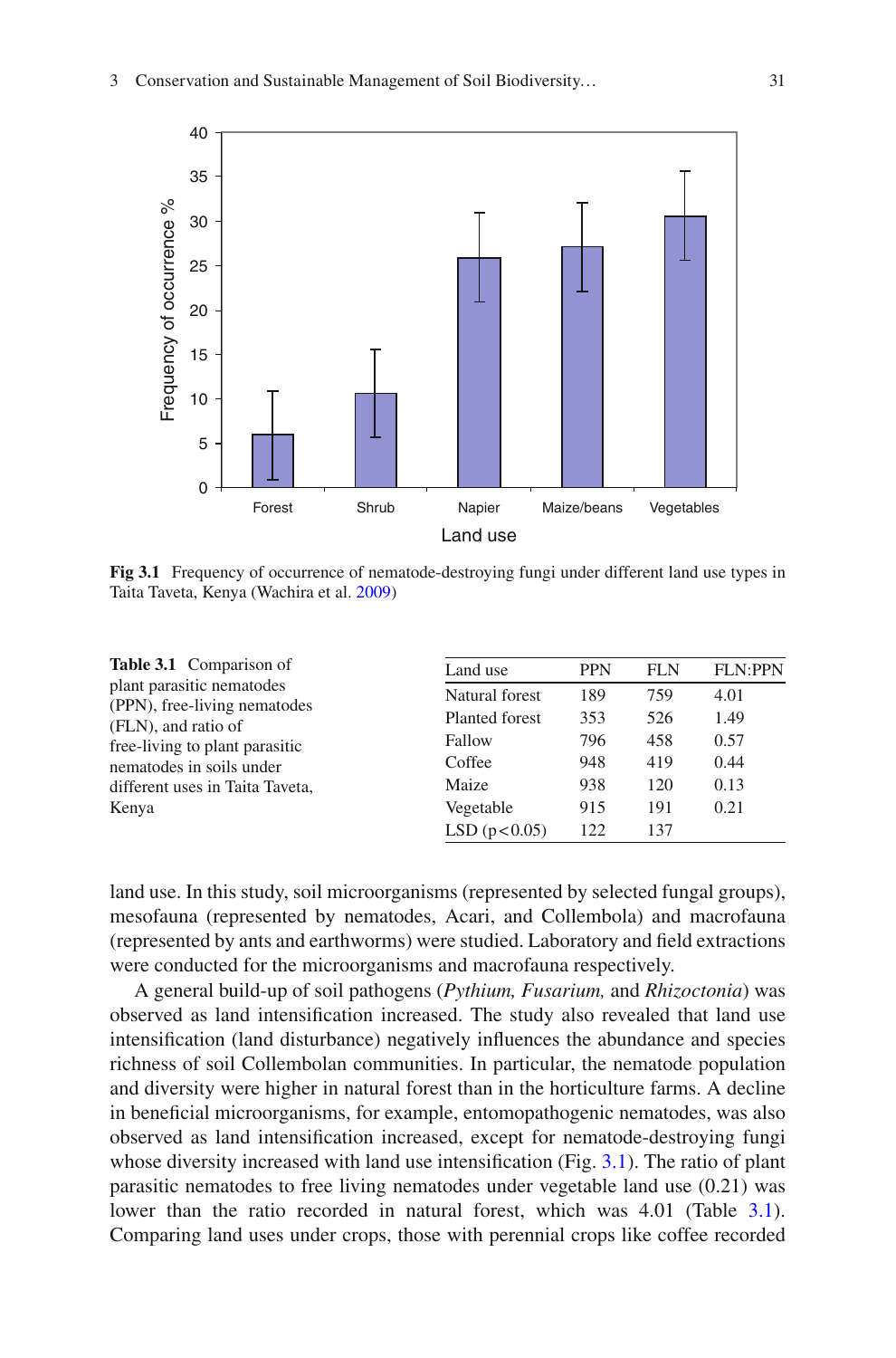

 **Fig 3.2** Effect of *Trichoderma* on root growth of bean seedlings. ( **a** ) TSP/CAN+ *Trichoderma,* ( **b** ) *Trichoderma* spp, ( **c** ) TSP/CAN, ( **d** ) Control

high population and diversity of soil microorganisms compared to land uses under annual crops. The results from this study generally revealed that the undisturbed land uses had higher soil biodiversity both in abundance and diversity compared to the disturbed.

Best-bet practices were selected and tested under field conditions on their ability to retain soil biodiversity and improve the crops. They included bio-inoculants ( *Trichoderma* , Bacillus, Arbuscular mycorrhiza fungi (AMF), fertilizers (Mavuno and triple super phosphate (TSP) + calcium ammonium nitrate (CAN)), cow manure, and combinations involving inoculants and fertilizers or manure. The potential of soil fertility management practices such as Mijingu + CAN, Mavuno, manure, and  $TSP + CAN$  were also demonstrated. The efficacy of bio-inoculants, especially when combined with manure and fertilizers, had a positive and synergistic effect on yield in maize. Compared to other treatments in this study, application of TSP + CAN combined with *Trichoderma* enhanced root growth in beans leading to better anchorage and nutrient supply (Fig. 3.2).

 From this research, it was reported that increased soil biodiversity results in increased capacity of the soil to control soilborne pathogens and pests. This reflects the fact that some of the organisms, which respond to addition of organic substrates, are antagonistic to the pathogenic ones. In particular, application of manure led to an increase in the soil of nematode-trapping fungi, natural enemies of plant parasitic nematodes that capture and kill nematodes (Wachira et al. [2009 \)](#page-7-0). As a result of this study, it is recommended that repeated application of the bio-inoculants should be encouraged to build up their numbers in the soil (Okoth et al. [2011](#page-6-0)). Another management strategy is the use of crop rotation. Crop rotation is a widely known practice that helps to break the life cycles of plant pathogens and pests. Unrelated crops are usually selected and grown in succession. Planting several crops (intercropping as opposed to monoculture) at the same time or in relay cropping systems helps to reduce build-up of one group of organisms at the expense of others. Examples of intercrop systems that have value in building up soil biodiversity and controlling harmful organisms include maize/bean, cabbage/cowpea, spider plant/egg plant.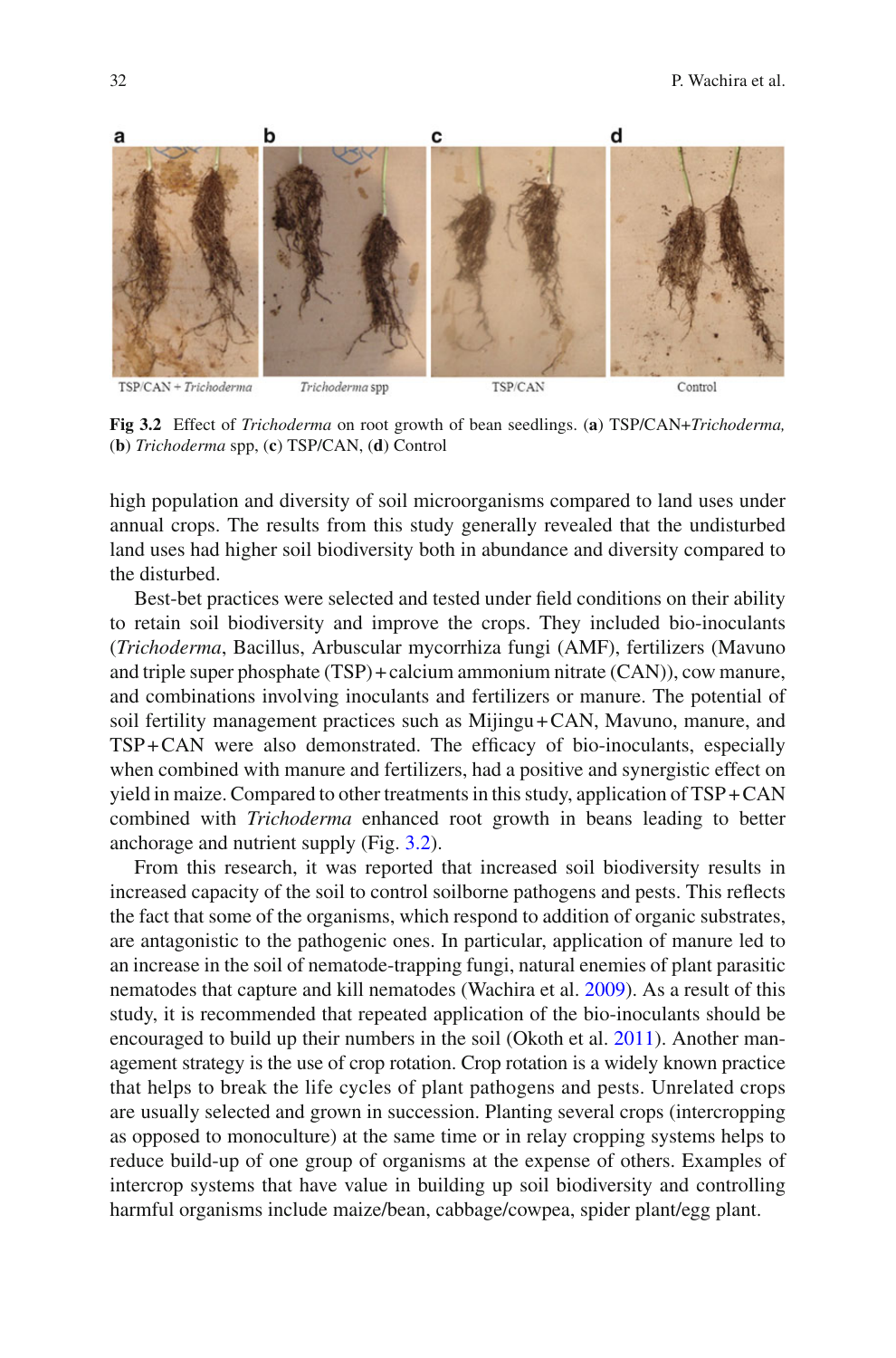## <span id="page-6-0"></span>**3.5 Conclusion**

 Soil organisms are the primary agents of nutrient cycling, and hence of food and fiber production; they therefore determine the occurrence and distribution of the aboveground biodiversity. The soil fauna plays a major role in modification of the soil structure that in turn regulates water dynamics. Despite their functional role, soil biota remain an unexplored area, and scientific understanding is therefore lacking. One of the reasons is inadequate knowledge and understanding regarding the appropriate methods to study these microorganisms due to their enormous numbers. Therefore agricultural activities that promote their population in the soil should be promoted for crop production.

**Open Access** This article is distributed under the terms of the Creative Commons Attribution Noncommercial License which permits any noncommercial use, distribution, and reproduction in any medium, provided the original author(s) and source are credited.

### **References**

- Anderson J (1994) Function attributes of biodiversity in land use systems. In: Greenland DJ, Szabolcs I (eds) Soil resilience and sustainable land use. CAB International, Wallingford, pp 267–290
- Bardgett RD (2005) The biology of soil: a community and ecosystem approach. Oxford University Press Inc, New York
- Davet P, Francis R (2000) Detection and isolation of soil fungi. Science Publishers, Enfield New Hampshire
- Doran JW, Sarrantonio M, Liebig MA (1996) Soil health sustainability. In: Sparks DL (ed) Advances in agronomy, vol 56. Academic, San Diego, pp 1–54
- Giller K, Beare MH, Izac AM, Swift MJ (1997) Agricultural intensification, soil biodiversity and agroecosystem function. Appl Soil Ecol 6:3–16
- Hagvar S (1998) The relevance of the Rio-Convention on biodiversity to conserving the biodiversity of soils. Appl Soil Ecol 9:1–7
- Hawksworth DL, Kalin-Arroyo MT (1995) Magnitude and distribution of biodiversity. In: Heywood VH (ed) Global biodiversity assessment. Cambridge University Press, Cambridge, pp 107–191
- Hawksworth DL, Mound LA (1991) Biodiversity databases: the crucial significance of collections. In: Hawksworth DL (ed) The biodiversity of microorganisms and invertebrates: its role in sustainable agriculture. CAB International, Wallingford, pp 17–29, 302 pp
- Karanja NK, Ayuke FO, Muya EM, Musombi BK, Nyamasyo GHN (2009) Soil macrofauna community structure across land use systems of Taita, Kenya. Trop Subtrop Agroecosyst 11:385–396
- Muya E, Karanja N, Okoth PZ, Roimen H, Mung'atu J, Motsotso B et al (2009) Comparative description of land use and characteristics of belowground biodiversity benchmark sites in Kenya. Trop Subtrop Agroecosyst 11:263–275
- Nannipieri P, Grego S, Ceccanti B (1990) Ecological significance of the biological activity in soil. Soil Biochem 6:293–355
- Okoth SA (2004) An overview of the diversity of microorganisms involved in the decomposition in soils. J Trop Microbiol 3:3–13
- Okoth SA, Jane AO, James OO (2011) Improved seedling emergence and growth of maize and beans by Trichoderma harzianum. Trop Subtrop Agroecosyst 13:65–71